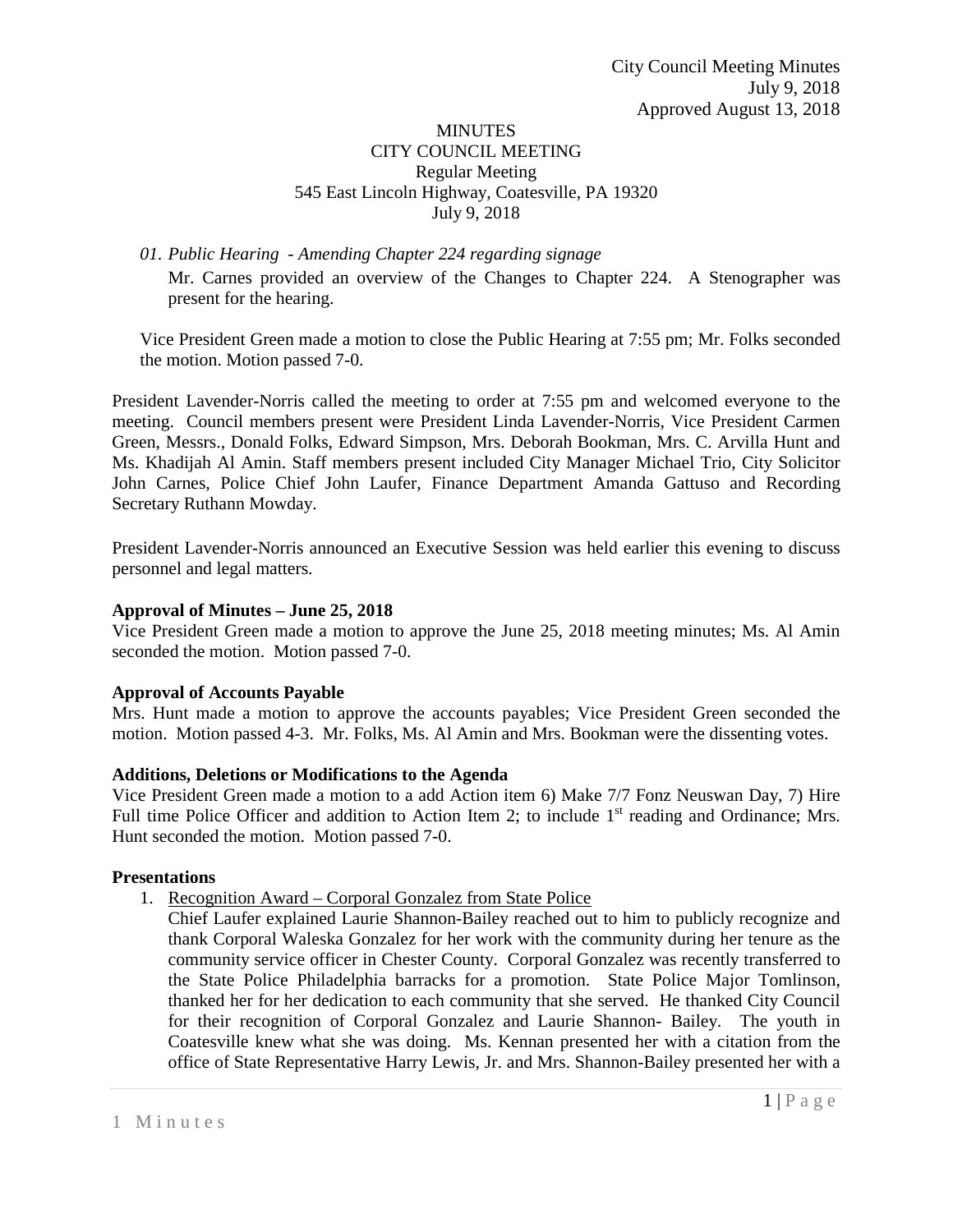citation for the Office of State Senator Andrew Dinniman. Mrs. Shannon-Bailey also presented her with a plaque acknowledging and celebrating her dedication to our community. Chief Laufer presented Corporal Gonzalez with a plaque from the Coatesville Police Department in recognition of her service to the community, a "You Make a Difference" letter and a sealed City of Coatesville Police Department badge. He thanked her for providing extraordinary service to the residents and acting as a role model to many children in the area. Corporal Gonzalez thanked everyone. She did this for the communities. Mr. Folks thanked her for being a role model to the kids in Coatesville. "Since we met, you are a class act, never stumbled or failed, don't be a stranger, come back and see us." Vice President Green stated "it's a breath of fresh air to see Corporal Gonzalez being recognized in a positive light, given today's climate with negativity toward police. It's nice to have good relations between Police and the Community." President Lavender-Norris thanked Corporal Gonzalez and stated is was a pleasure having her in the Coatesville Community. She stated "Coatesville is a better for your presence, consider this home, you are always welcomed back." `

# **Citizens' Hearings –** *Regular Action Items Only* **(3 Minutes)**

There were no citizens' hearings on regular action items only.

Vice President Green made a motion to close Citizens' Hearings on Regular Action Items only; Ms. Al Amin seconded the motion. Motion passed 7-0.

#### **Regular Action Items**

1. Receive and consider second reading and adoption of an Ordinance for the Code of the City of Coatesville, Chapter 224, entitled "Zoning" as amended, by amending Section 224-18 (entitled "Highway Commercial (C-3) District"), Subsection B thereof, Subsection (1) thereof, by deleting Subsection (x) "Signs as a Principal Use" in its entirety; by amending Section 224-72 (entitled "Regulations for Specific Sign Types"), Subsection H Thereof, Subsection 2 thereof to be amend the setback requirements for off-premises signs; by amending Section 224-72 (entitled "Regulations for Specific Sign Types"), Section H thereof, Subsection 3 thereof to amend the setback requirements of off-premises signs from public streets; by amending Section 224-72 (entitled "Regulations for Specific Sign Types, Subsection H thereof to add New Subsection 5 thereto mandating a separation of one thousand feet between off-premises signs; by amending Section 224-72 (Entitled "Regulations for Specific Sign Types"), Subsection H thereof to add new Subsection 6 thereto to provide regulations for changeable copy of off-premises signs; by amending Section 224-72 (entitled "Regulations for specific Sign Types:), Subsection H to add new Subsection 7 thereto to provide restrictions for off-premises signs; by amending Section 224- 73 (Entitled "Applicability by District"). Subsection D thereof, Subsection 8 thereof to restrict off-premises signs to the I-2 Zoning District; by amending Section 224-73 (Entitled "Applicability by District") to add new Subsection E thereto to permit off-premises signs within the C-4 District on the property abutting the Route 30 Bypass and setting forth sign height and area regulations for off-premises signs in the C-4 Zoning District; amending Section 224-73 (Entitled "Applicability by District") by amending the summary of sign type and size to add a new sign area for off-premises signs within the I-2 District and to add footnote 4 to specify the permitted location for signs within the I-2 District.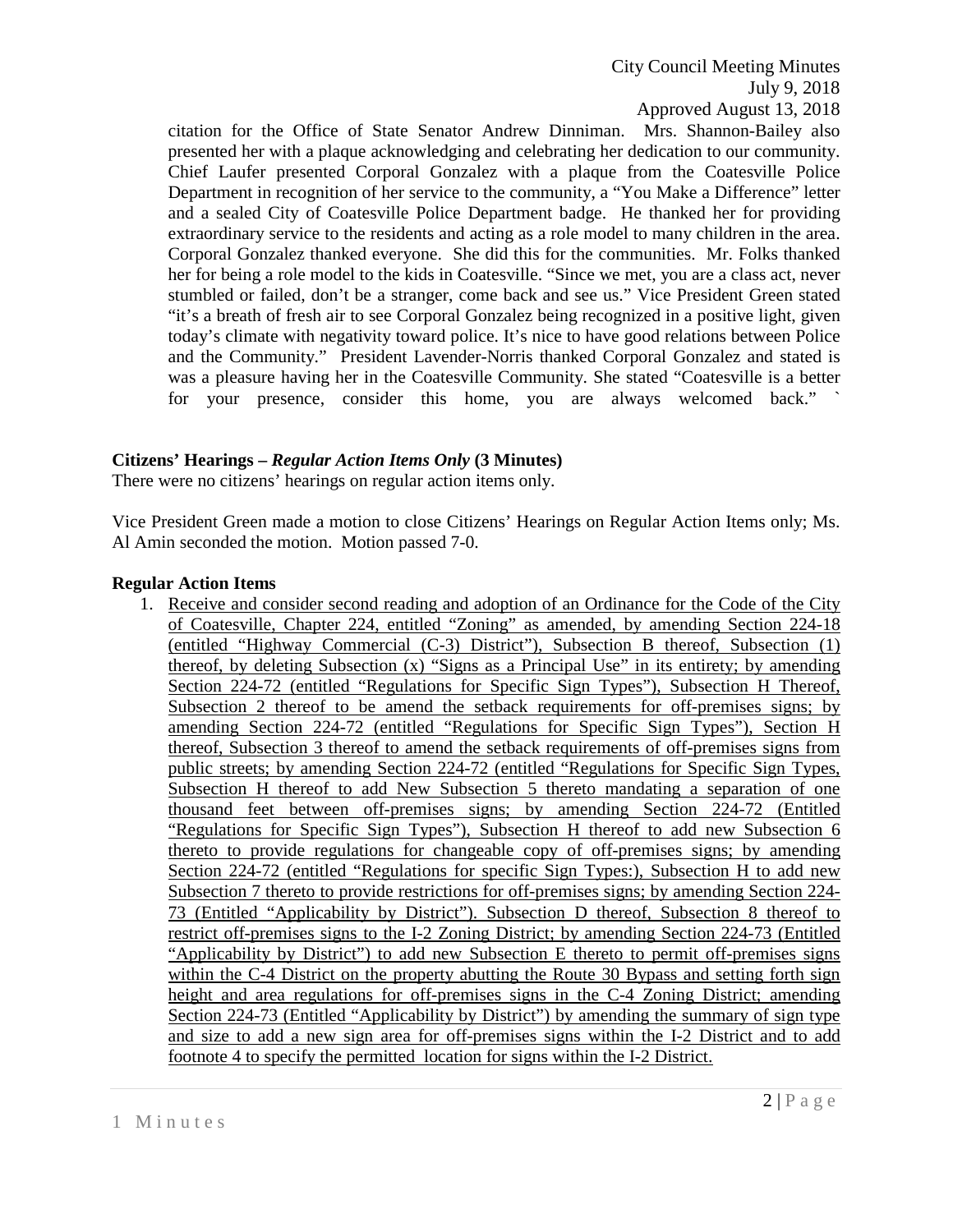City Council Meeting Minutes July 9, 2018

Approved August 13, 2018

Mrs. Hunt made a motion to approve second reading and adoption of an Ordinance for the Code of the City of Coatesville, Chapter 224, entitled "Zoning" as amended, by amending Section 224-18 (entitled "Highway Commercial (C-3) District"), Subsection B thereof, Subsection (1) thereof, by deleting Subsection  $(x)$  "Signs as a Principal Use" in its entirety; by amending Section 224-72 (entitled "Regulations for Specific Sign Types"), Subsection H Thereof, Subsection 2 thereof to be amend the setback requirements for off-premises signs; by amending Section 224-72 (entitled "Regulations for Specific Sign Types"), Section H thereof, Subsection 3 thereof to amend the setback requirements of off-premises signs from public streets; by amending Section 224-72 (entitled "Regulations for Specific Sign Types, Subsection H thereof to add New Subsection 5 thereto mandating a separation of one thousand feet between off-premises signs; by amending Section 224-72 (Entitled "Regulations for Specific Sign Types"), Subsection H thereof to add new Subsection 6 thereto to provide regulations for changeable copy of off-premises signs; by amending Section 224-72 (entitled "Regulations for specific Sign Types:), Subsection H to add new Subsection 7 thereto to provide restrictions for off-premises signs; by amending Section 224- 73 (Entitled "Applicability by District"). Subsection D thereof, Subsection 8 thereof to restrict off-premises signs to the I-2 Zoning District; by amending Section 224-73 (Entitled "Applicability by District") to add new Subsection E thereto to permit off-premises signs within the C-4 District on the property abutting the Route 30 Bypass and setting forth sign height and area regulations for off-premises signs in the C-4 Zoning District; amending Section 224-73 (Entitled "Applicability by District") by amending the summary of sign type and size to add a new sign area for off-premises signs within the I-2 District and to add footnote 4 to specify the permitted location for signs within the I-2 District; Mr. Simpson seconded the motion. Motion passed 7-0.

- 2. Receive and consider second reading and adoption of an Ordinance authorizing the City of Coatesville (the "City) to enter into a lease agreement with PNC Equipment Finance, LLC consistent with a proposal for financing the purchase price of a JCB 3CX side shift backhoe Approximately \$101,000.00) with a monthly payment on the 60 month loan at an annual interest rate of 4.45% on 60 months (in arrears with documentation fee of \$150.00) subject to provisions for non-appropriation and acquisition at lease end of one dollar. Mrs. Hunt made a motion to approve second reading and adoption of an Ordinance authorizing the City of Coatesville (the "City) to enter into a lease agreement with PNC Equipment Finance, LLC consistent with a proposal for financing the purchase price of a JCB 3CX side shift backhoe Approximately \$101,000.00) with a monthly payment on the 60 month loan at an annual interest rate of 4.45% on 60 months (in arrears with documentation fee of \$150.00) subject to provisions for non-appropriation and acquisition at lease end of one dollar; Ms. Al Amin seconded the motion. Motion passed 7-0.
- 3. Receive and consider the Palmer Park Revitalization Study Council unanimously approved during the public hearing.
- 4. Receive and consider proposals for furniture financing Mrs. Hunt made a motion to accept the proposals for furniture financing at City Hall and approve the First reading an Ordinance authorizing to enter into a lease with BB&T to finance furniture for City Hall; Mrs. Bookman seconded the motion. Motion passed 7-0.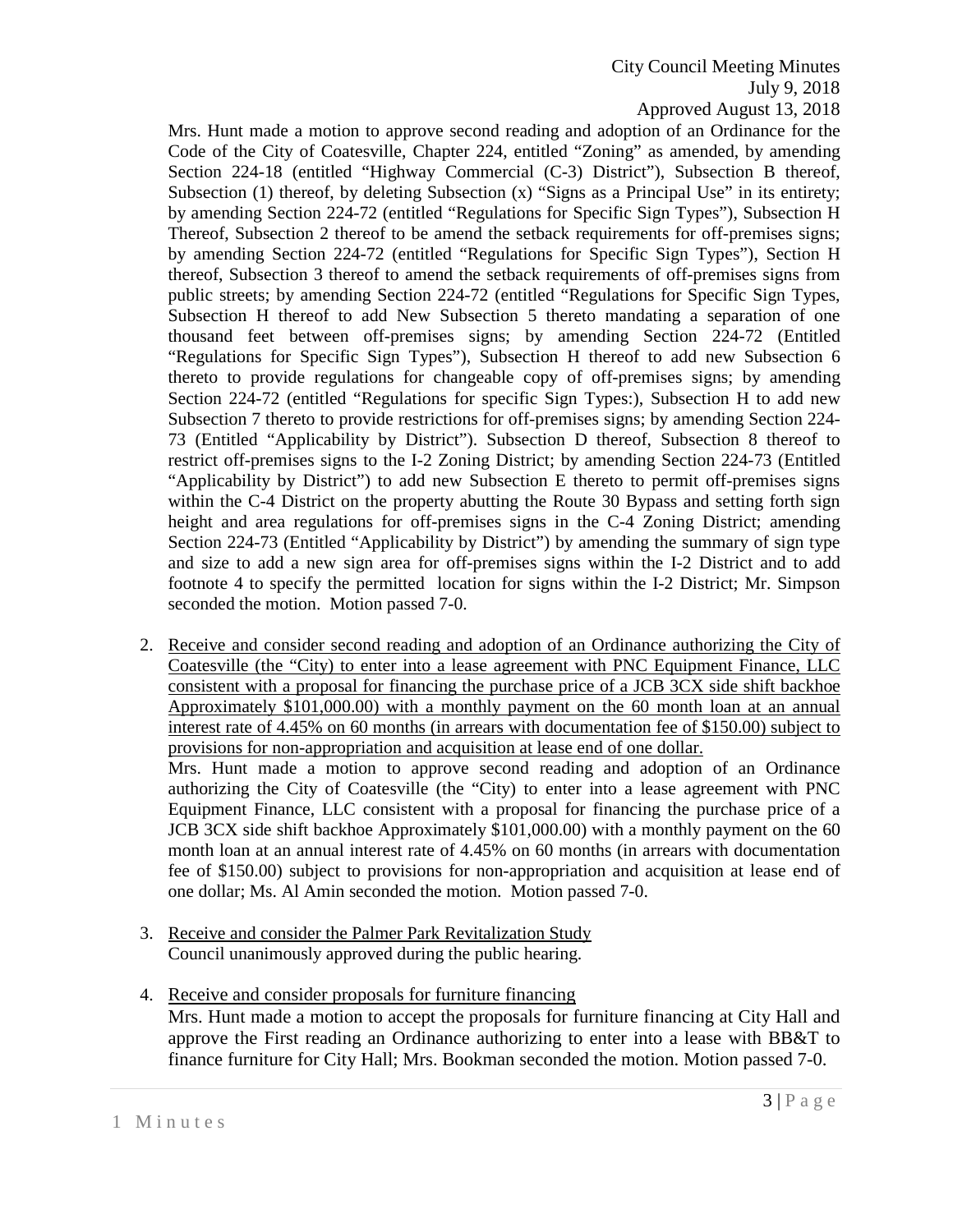- 5. Receive and consider contracts for video surveillance equipment for City Hall Mrs. Hunt made a motion to approve the contracts with App-Techs Corporation to upgrade the video surveillance system at City Hall; Ms. Al Amin seconded the motion. Motion passed 7-0.
- 6. Receive and consider 7/7 as Fonz Neuswan Day

Ms. Al Amin excused herself from deliberation due to her involvement with the Movement. Mr. Folks made a motion to consider 7/7 as Fonz Neuswan Day in honor of his dedication to the City of Coatesville; Mr. Simpson seconded the motion. Motion failed 1-6. President Lavender-Norris, Vice President Green, Mrs. Bookman, Ms. Al Amin, Mrs. Hunt and Mr. Simpson were the dissenting votes.

7. Receive and consider hiring a fulltime Police Officer

Mrs. Hunt made a motion to approve the transitioning of a part time officer to full time replacing retired Officer Ortiz; Motion passed 4-3. Vice President Green, Mrs. Bookman and Ms. Al Amin were the dissenting votes.

Mrs. Hunt made a motion to close action items; Ms. Al Amin seconded the motion. Motion passed 7- 0.

#### **Discussion Item**

1. Meeting Minutes

At a previous meeting Council tabled the appointment of a Zoning Officer until further discussion with their desired appointee. Council asked for the appointee to be at the next exec session for a formal sit down.

Council asked for an update on the splash Pad. Mr. Trio announced the splash pad is working, we are waiting for the electrical inspection be completed before opening.

# **Solicitor's Report**

Mr. Carnes announced:

- Assisted in obtaining a temporary use and occupancy for City Hall and communicated with JCI to obtain corrections to the electrical wiring for the splash pad.
- City decision approving application for Conditional Use with enumerated conditions has been sent to Chester County Opportunities Industrialization Center "CCOIC".
- Train Station City sent RDA approval for Train Station reverse subdivision and is advertising the ordinance vacating portions if Fleetwood Street and Berry Alley
- Proceeding with notice to neighboring communities and School District in accordance with the MPC.
- Assisted with 1<sup>st</sup> Avenue project and with procedures for rebidding the 1<sup>st</sup> Avenue and 3<sup>rd</sup> Avenue projects on an expedited basis.
- Working with developer (DEPG) to obtain a developers agreement to permit recording of the approved subdivision plans.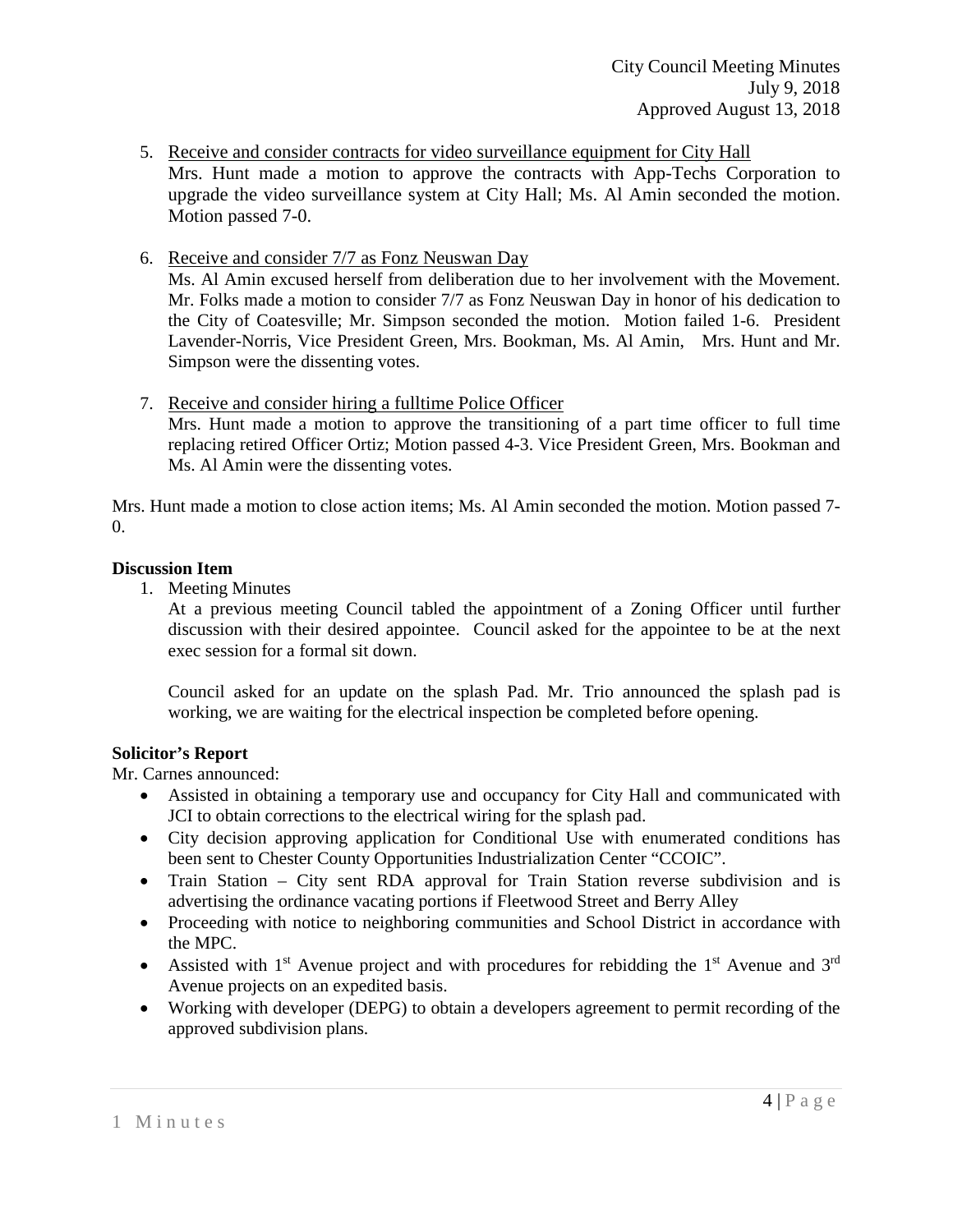• Assisted with various miscellaneous matters involving litigation and enforcement and has assisted the City in its interpretation of codes, rules and regulations and various personnel matters.

# **City Manager's Report**

Mr. Trio announced:

- Palmer Park playground equipment has been procured Bids are being reviewed for scope savings and will rebid.
- Unity Day July 9, 2018
	- o 50/50 Entertainment
	- o Amusement participation confirmed
	- o Letters sent out to sponsors and vendors
	- o Finance consolidating the budget and sponsorship numbers
- City Hall Renovation
	- o Continuing to work through various issues with the County relative to final court room facilities.
	- o Fire and Life safety work done
	- o Added secure access for elevator lock out on ground floor to the Police Department (Vector)
- Route 82 and Lincoln Highway/Streetscaping Programs
	- $\circ$  New bids out due July 11, 2018
- Sonny updated with RDA developments
- No new applications for Zoning
- Catalyst ready to file plan
- Mr. Johnson doing a good job keeping updated with the Public Works Department.

# **Citizens' Hearings –** *Non-Agenda Items Only* **(3 Minutes)**

# Geri Allen

Ms. Allen asked for the use of Ash Park on August 25, 2018 for a Coatesville Diamond Divas reunion cook out. The event is to dedicate the younger divas to take over. She asked for the fees to be waived for the event. Mrs. Hunt stated that her foundation would pay the \$120.00 for the event.

#### Chris Brown

Mr. Brown inquired about being a vendor for Unity Day. Council asked him to go to City Hall to get the proper permits. He voiced his concerns regarding plans he submitted to the Codes Department and the list of revisions for the owner to complete. He has applied for a permit with no response. Council stated a permit cannot be issued until the owner fixes the repairs/violations/issues listed by the Codes Department.

Ms. Al Amin made a motion to close citizens' hearings on non-agenda items; Mrs. Hunt seconded the motion. Motion passed 7-0.

# **Special Events**

There were no special events at this time.